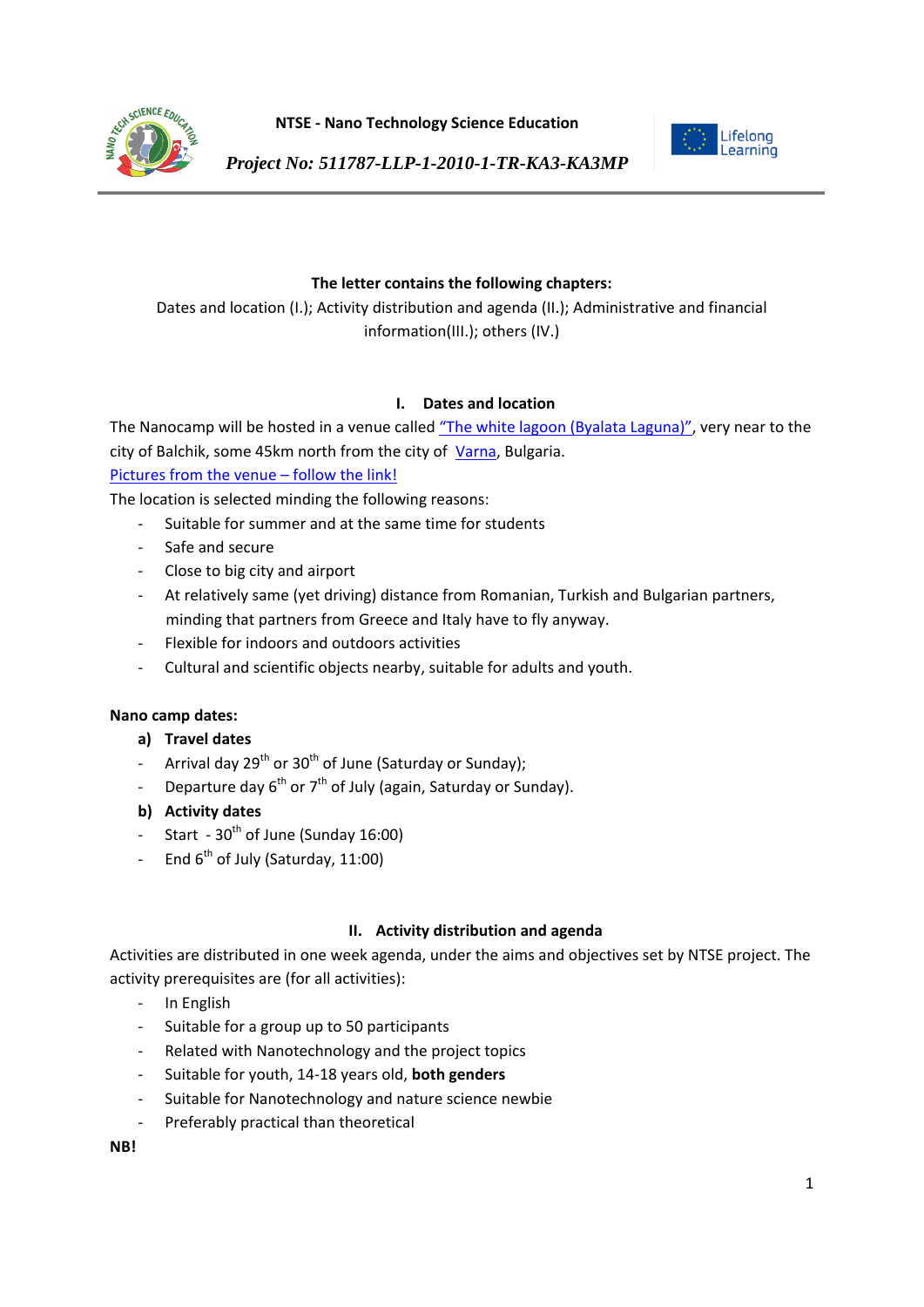



*Project No: 511787-LLP-1-2010-1-TR-KA3-KA3MP*

**Please fill in your activities or comments promptly, minding that the agenda has to be split in parallel session matching to the smallest number of participants. CCTA will do this. THE DEADLINE FOR FILLING AT LEAST FIVE ACTIVITIES PER COUNTRY IS 15 APRIL 2013, SO WE CAN COMMENT DURING THE ANTALYA MEETING.**

[https://docs.google.com/spreadsheet/ccc?key=0AvpiwDTRTyqsdG1kU21FbDl4LVRFanRST3VCTlJPU2](https://docs.google.com/spreadsheet/ccc?key=0AvpiwDTRTyqsdG1kU21FbDl4LVRFanRST3VCTlJPU2c&usp=sharing) [c&usp=sharing](https://docs.google.com/spreadsheet/ccc?key=0AvpiwDTRTyqsdG1kU21FbDl4LVRFanRST3VCTlJPU2c&usp=sharing)

## **III. Financial and administrative information**

The cost for stay is fixed at **65 Euro day/person** and includes: accommodation, four fixed meals and 24 hours all inclusive hot and cold meals and drinks (of course no alcohol for all under 18). The accommodation is in three-bed rooms or two-floor flats, five beds in one flat (3 downstairs and 2 upstairs), every flat has one or two separate toilets and/or bathrooms.

### **IV. Participants:**

The tables below are open to add your team members (team leaders and students). [Please fill your participants in the attached list:](https://docs.google.com/spreadsheet/ccc?key=0AvpiwDTRTyqsdGladFp5V054ekdILUZMMnF3ZlVSakE&usp=sharing) [https://docs.google.com/spreadsheet/ccc?key=0AvpiwDTRTyqsdGladFp5V054ekdILUZM](https://docs.google.com/spreadsheet/ccc?key=0AvpiwDTRTyqsdGladFp5V054ekdILUZMMnF3ZlVSakE&usp=sharing) [MnF3ZlVSakE&usp=sharing](https://docs.google.com/spreadsheet/ccc?key=0AvpiwDTRTyqsdGladFp5V054ekdILUZMMnF3ZlVSakE&usp=sharing)

## **V. Travel and transfers**

- a) International travel all participants have three options:
	- a. Arrival at Varna international airport via Sofia (BG Air) or Vienna (Austrian)
	- b. Arrival in Sofia international airport + bus transfer to the nano-camp venue (about 6 hours, not too dramatic  $\odot$  )
	- c. Arrival in Varna or Balchik Bus terminal and transfer to the nano-camp venue (valid for participants from Romania, Turkey and Bulgaria)
	- d. Arrival at the venue with your own transport (Bus)
		- Minding the prices and connections Participants from Greece and Italy can land in Sofia, and catch up with the Bulgarian team, to reduce the cost and travel all together to the Venue. Please fill your preferences at earliest possible moment.
- b) Local travel